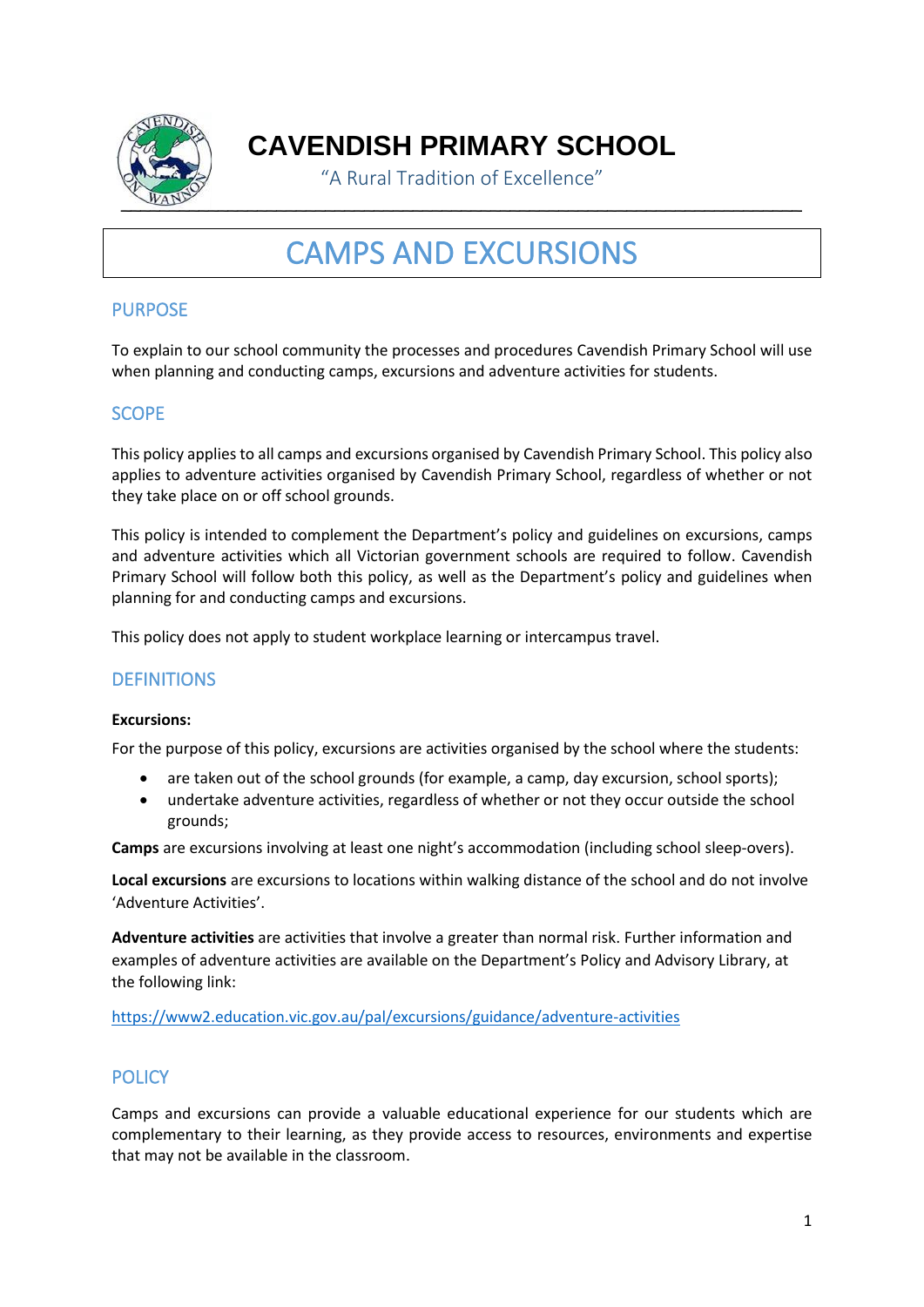For all camps and excursions, including adventure activities, our school will follow the Department's Policy and Advisory Library: [Excursions.](https://www2.education.vic.gov.au/pal/excursions/policy)

#### Planning process for camps and excursions

All camps and excursions will comply with Department planning requirements.

Part of this planning process includes conducting risk assessments, to ensure that reasonable steps are taken to minimise the risks associated with each proposed camp or excursion. Cavendish Primary School's risk assessment will include consideration of arrangements for supervision of students and consideration of the risk of bushfire activity in the excursion location. In the event of a Code Red Day being announced, excursions or camp activities in effected locations will be cancelled or rescheduled. Planning will also cover arrangements for cancelling, recalling or altering the camp or excursion for any other reason.

Cavendish Primary School is committed to ensuring students with additional needs are provided with an inclusive camps and excursions program and will work with families during the planning stage, as needed, to support all students' attendance and participation in camp and excursion activities.

In cases where a camp or excursion involves a particular class or year level group, the Organising Teacher will ensure that there is an alternative educational program available and appropriate supervision for those students not attending the camp or excursion.

#### Supervision

Cavendish Primary School follows the Department's guidelines in relation to supervision of students during excursions and camps.

All excursion staff (including parent volunteers) will be familiar with supervision requirements and the specific procedures for dealing with emergencies on each camp and excursion.

All school staff will be aware that they retain overall responsibility for the supervision and care of students throughout all camps and excursions (including adventure activities), regardless of whether or not external providers are managing the activity.

#### Parent volunteers

Parents may be invited to assist with camps and excursions. School staff will notify parents/carers of any costs associated with attending. School staff are in charge of camps and excursions and parent/carer volunteers are expected to follow teachers' instructions. When deciding which parents/carers will attend, the Organising Teacher will take into account: any valuable skills the parents/carers have to offer (e.g. bus licence, first aid etc.) and the special needs of particular students.

#### Volunteer and external provider checks

Cavendish Primary School requires all parent or carer camp or excursion volunteers and all external providers working directly with our students to have a current Working with Children Check card.

#### Parent/carer consent

For all camps and excursions, other than local excursions, Cavendish Primary School will provide parents/carers with a specific consent form outlining the details of the proposed activity. Cavendish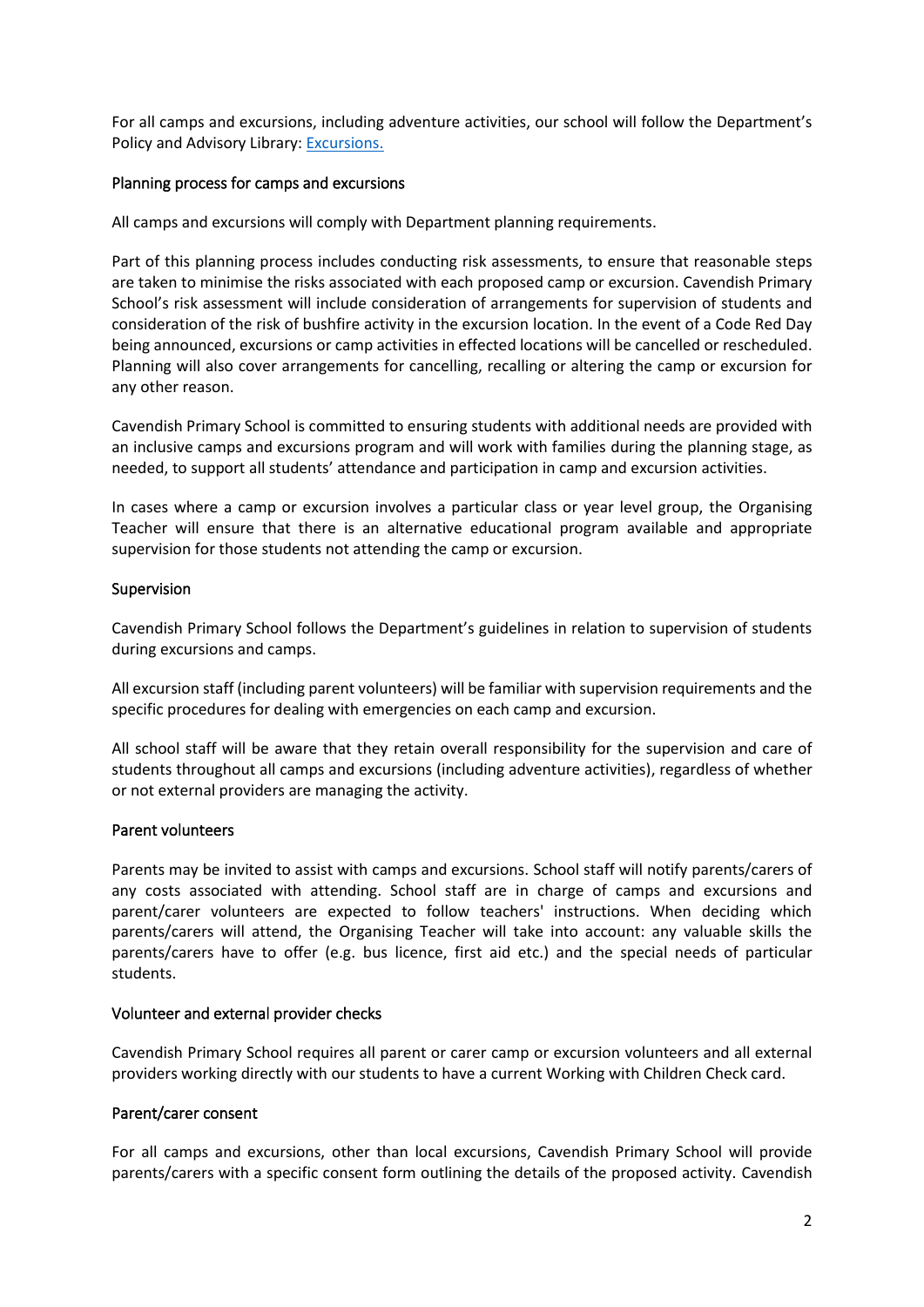Primary School informs parents about school camps and excursions by handing out notes to students and asking parents/carers to return the part of the note that asks for parents/carers signature confirming they consent to their child's participation. Parents/carers are encouraged to contact the school to discuss any questions or concerns that they or their child may have with a proposed camp or excursion.

For local excursions, Cavendish Primary School will provide parents and carers with a Permission Form. Cavendish Primary School will also provide advance notice to parents/carers of an upcoming local excursion through the school newsletter and notes.

#### Cost of camps and excursions, refunds and support

The cost of all camps and excursions are to be paid by parents/carers unless alternative arrangements have been agreed to by the Principal prior to the excursion. All families will be given sufficient time to make payments for all activities. Permission forms will have clearly stated payment amounts and payment finalisation dates.

Students who have not finalised payment by the required date will not be allowed to attend unless the Principal determines exceptional circumstances apply.

Cavendish Primary School will make all efforts to ensure that students are not excluded for financial reasons. Families experiencing financial difficulty are invited to discuss alternative payment arrangements with the Business Manager/Principal/Organising Teacher. The Business Manager/Principal/Organising Teacher can also discuss family eligibility for the Department's Camps, Sports and Excursions Fund (CSEF), which provides payments for eligible students to attend school activities, including camps and excursions. Applications for the CSEF are open to families holding a valid means-tested concession card or temporary foster parents and are facilitated by the school. Further information about the CSEF and the application form are available at [Camps, Sports and](https://www2.education.vic.gov.au/pal/camps-sports-and-excursions-fund/policy)  [Excursions Fund.](https://www2.education.vic.gov.au/pal/camps-sports-and-excursions-fund/policy)

If a camp or excursion is cancelled or altered by the school, or a student is no longer able to attend part or all of the camp or excursion, our school will consider requests for partial or full refunds of payments made by parents/carers on a case-by-case basis taking into account the individual circumstances. Generally we will not be able to refund payments made for costs that have already been paid where those funds have already been transferred or committed to a third party and no refund is available to the school. Where possible, we will provide information about refunds to parents/carers at the time of payment.

#### Student health

Parents and carers need to ensure the school has up-to-date student health information prior to camps and excursions. A member of staff will be appointed with responsibility for the health needs of the students for each camp/excursion. Teachers will administer any medication provided according to our *Medication* policy and the student's signed *Medication Authority Form*. To meet the school's obligations relating to safety, a first aid kit and mobile phone will be taken by teachers on all camps and excursions.

It is the responsibility of parents and carers to ensure their child/children are in good health when attending excursions and camps. If a student becomes ill during a camp and is not able to continue at camp it is the parent/carer's responsibility to collect them and cover any associated costs. If the Principal approves a student joining a camp late, transport to the camp is the parent/carer's responsibility.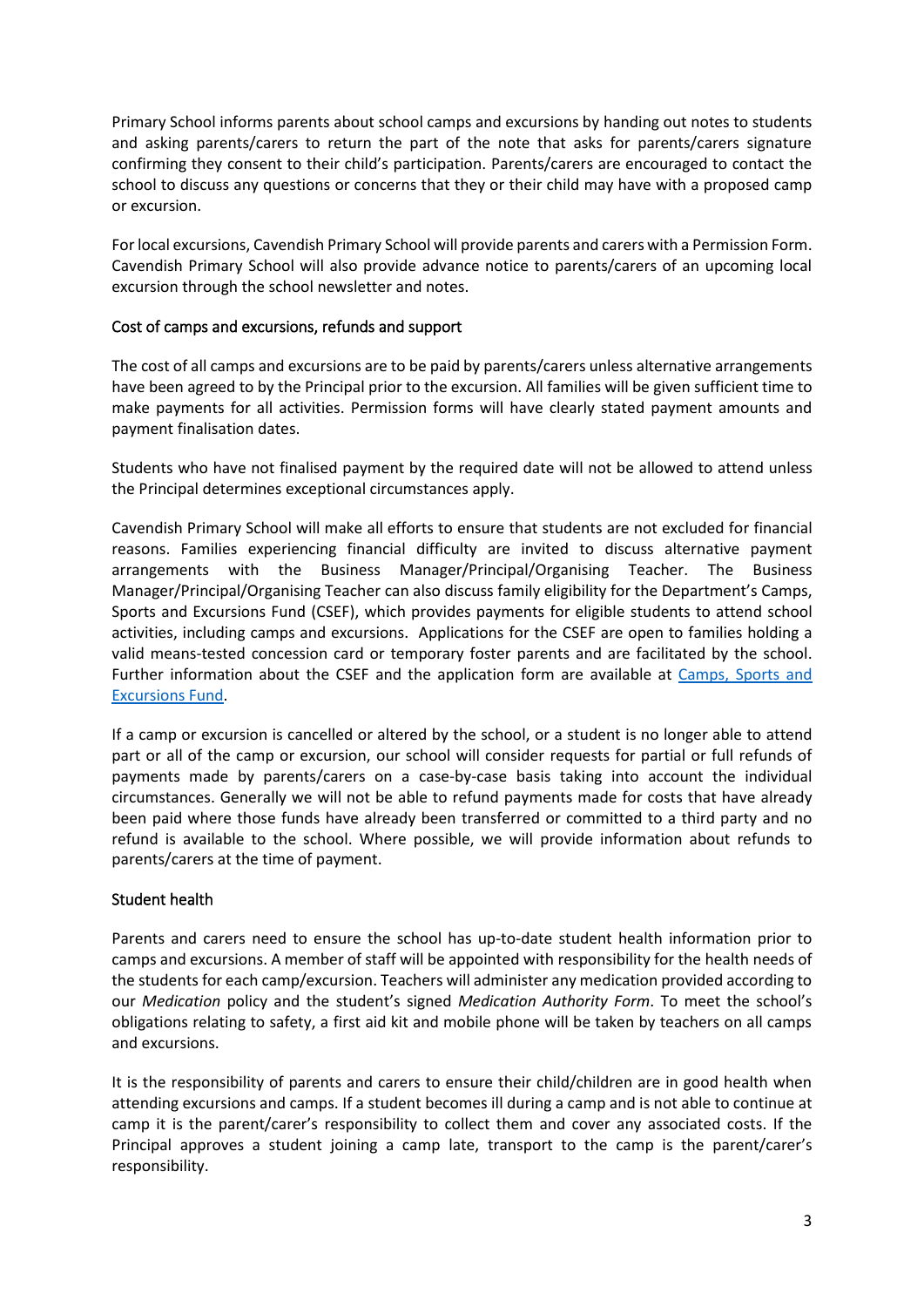#### Behaviour expectations

Students participating in camps and excursions are required to cooperate and display appropriate behaviour to ensure the camp or excursion is a safe, positive and educational experience for all students involved.

Parents/carers will be notified if their child is in danger of losing the privilege to participate in an excursion or camp due to behaviour that does not meet the standards of behaviour set out in the school's *Student Wellbeing and Engagement Policy, Student Code of Conduct* or *Bullying Prevention Policy*. The decision to exclude a student will be made by the Principal or Assistant Principal, in consultation with the Organising Teacher. Both the parent/carer and the student will be informed of this decision prior to the camp or excursion.

If on a camp or excursion the Teacher in Charge considers an individual student's behaviour does not meet required standards, then the Principal or their nominee may determine that a student should return home during the camp or excursion. In these circumstances the parent/carer is responsible for the collection of the student and any costs associated with this.

Disciplinary measures apply to students on camps and excursions consistent with our school's *Student Wellbeing and Engagement Policy, Student Code of Conduct* and *Bullying Prevention Policy*.

#### Electronic Devices

Students will not be permitted to bring electronic devices to camps or excursions except with prior approval from the Principal. The Principal will only approve students bringing electronic devices to a camp or excursion in exceptional circumstances and when it is in the best interests of the student, and may place conditions on its location and use during the camp or excursion.

#### Food

Students are not permitted to bring their own supply of food items to camps and excursions unless the item is medically indicated and discussed with the Organising Teacher, or included as an item on the clothing and equipment list for that camp or excursion.

#### Accident and Ambulance Cover

Any costs associated with student injury rest with parents/carers unless the Department is liable in negligence (liability is not automatic).

Unless otherwise indicated, Cavendish Primary School and the Department do not provide student accident or ambulance cover. Parents/carers may wish to obtain student accident insurance cover and/or ambulance cover, depending on their health insurance arrangements and any other personal considerations.

## **COMMUNICATION**

This policy will be communicated to our school community in the following way:

- Included in staff induction processes and staff training
- Available publicly on our school's website
- Included in staff handbook/manual
- Discussed at staff briefings/meetings as required
- Reminders in our school newsletter